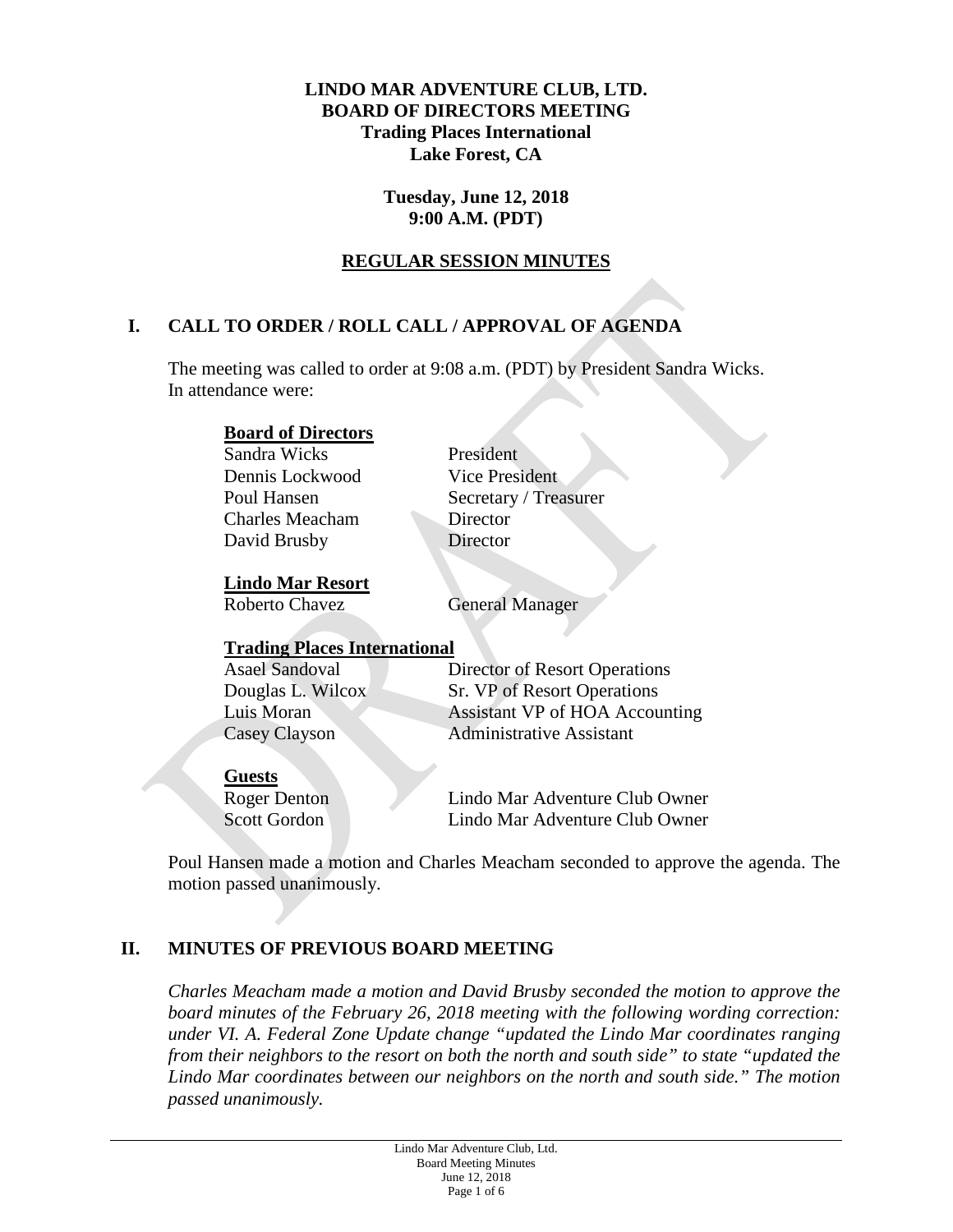## **III. EXECUTIVE SESSION**

At 9:10 a.m. (PDT), Dennis Lockwood made a motion and Charles Meacham seconded the motion to recess the regular session and move into executive session to approve the previous executive meeting minutes, and to discuss both legal and employee matters.

The board exited executive session at 11:00 a.m. (PDT).

After a short break, regular session was reconvened at 11:15 a.m. (PDT).

## **IV. REPORTS**

## **A. Financial**

### **1. Monthly Financial Review**

Luis Moran presented the financial statements for the resort as of April 30, 2018. For the month of April 2018, Mr. Moran reported that the association was operating with a surplus in the amount of \$170,197 and a favorable variance to budget of \$121,030.

*Dennis Lockwood moved to accept the financial statements as of April 30, 2018 and Charles Meacham seconded the motion. The motion carried unanimously.*

### **2. Schedule of Actual Expenditures vs. Reserve Study**

Mr. Moran presented the Reserves Fund activity of actual expenditures and the Reserve Study 2018 Plan.

### **3. Delinquencies**

The delinquency rate as of April 2018 was 5.11% which was lower than the previous year by .96%.

### **4. 2017 Financial Review**

Luis Moran presented the 2017 financial review completed by Schonwit & Associates, Inc. for the year ended December 31, 2017.

*Dennis Lockwood motioned, and Charles Meacham seconded the motion to approve the December 31, 2017 financial review completed by Schonwit & Associates, Inc. The motion carried unanimously.* 

### **B. Management**

Roberto Chavez provided the board with an update of outstanding projects at Lindo Mar. He reported that staff were working on replacing old valves in all the units to be remodeled and beams that were termite infested in affected units.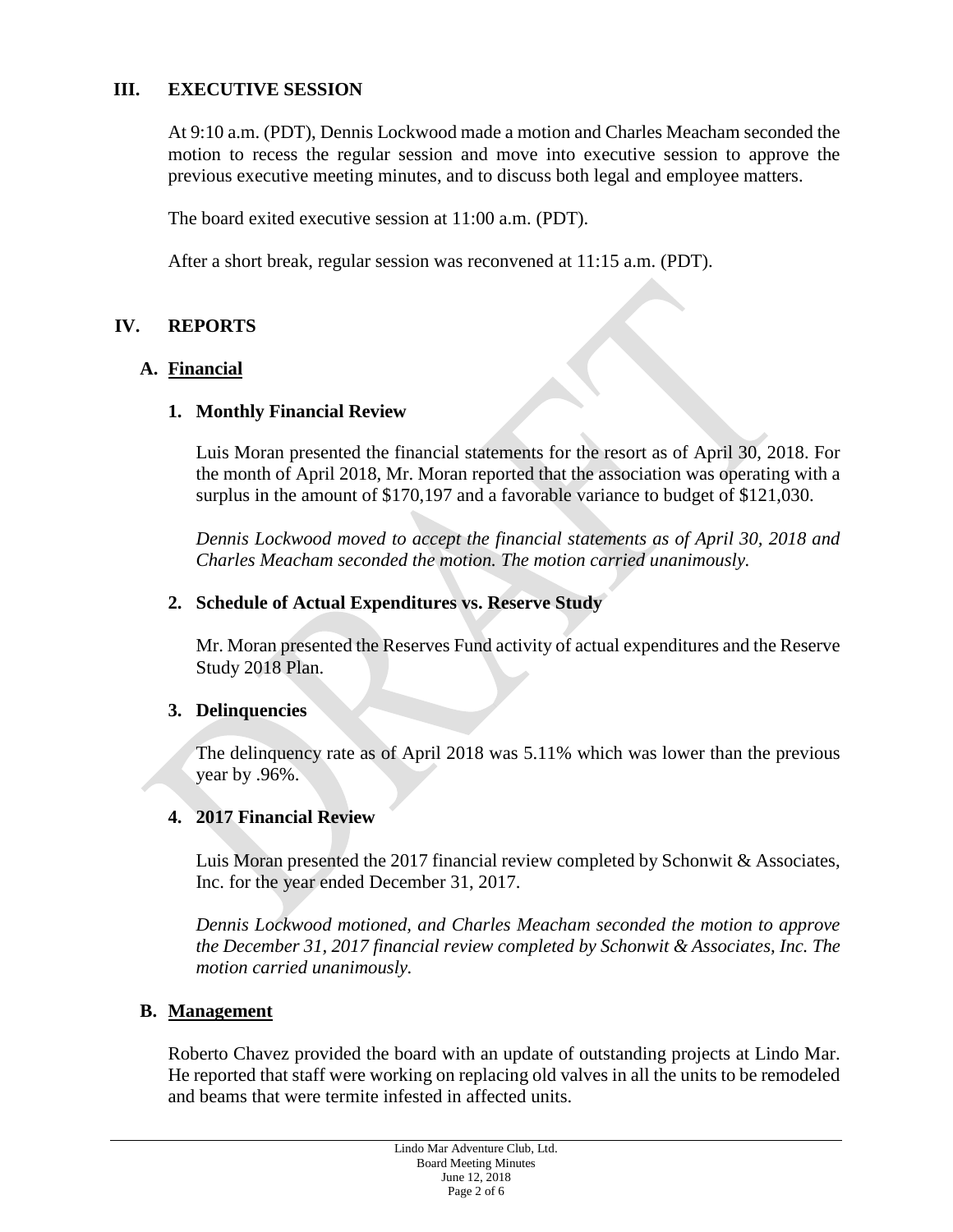*Charles Meacham made a motion and Dennis Lockwood seconded the motion to ban smoking in the north end of La Playita. The motion carried unanimously.* 

*Dennis Lockwood made a motion and Poul Hansen seconded the motion to approve spending \$4,000 to purchase tables with tile tops for the restaurant. The motion carried unanimously.* 

*Charles Meacham made a motion and Dennis Lockwood seconded to approve the purchase of chairs with the wood bottoms for the restaurant at \$380 pesos each. The motion carried unanimously.* 

Roberto Chavez stated that Civil Protection requested smoke detectors in all the units. The board approved the installation of smoke detectors during remodeling but requested that Mr. Chavez provide them with the installation cost for approval (Action Item).

The board recessed for lunch at 1:09 p.m. (PDT). Scott Gordon entered the meeting at 1:17 pm (PDT). The board meeting resumed at 1:35 p.m. (PDT).

*David Brusby made a motion and Charles Meacham seconded the motion to approve the purchase and installation of new blinds for the units to be remodeled in 2018. The motion carried unanimously.* 

*Charles Meacham made a motion and David Brusby seconded the motion to approve the remodeling of floors 3,7 and 8 in 2019. The motion carried unanimously.* 

*Chuck Meacham made a motion and Poul Hansen seconded the motion to approve spending \$1,374 per unit for additional items for the 2018 room remodeling (including items such as refrigerators, microwaves, towel bars, lights, etc.). The motion passed 4-1. Sandra Wicks, Chuck Meacham, Poul Hansen, and David Brusby voted yes, and Dennis Lockwood dissented.* 

The board requested for management to provide them with a proposal for bar remodeling and another proposal for the remodeling of Javier Quezada's office for the October board meeting (Action Item).

The board requested for Roberto Chavez to have signage placed at front desk informing owners what special accessories are available for rental (Action Item).

### **1. Javier Quezada**

Roberto Chavez reported that Javier Quezada has made \$64,000 in sales from January to May 2018.

### **C. Comment Card Review (RCI, II, TPI & TripAdvisor)**

The board reviewed and discussed the RCI, II, TPI, and TripAdvisor comments.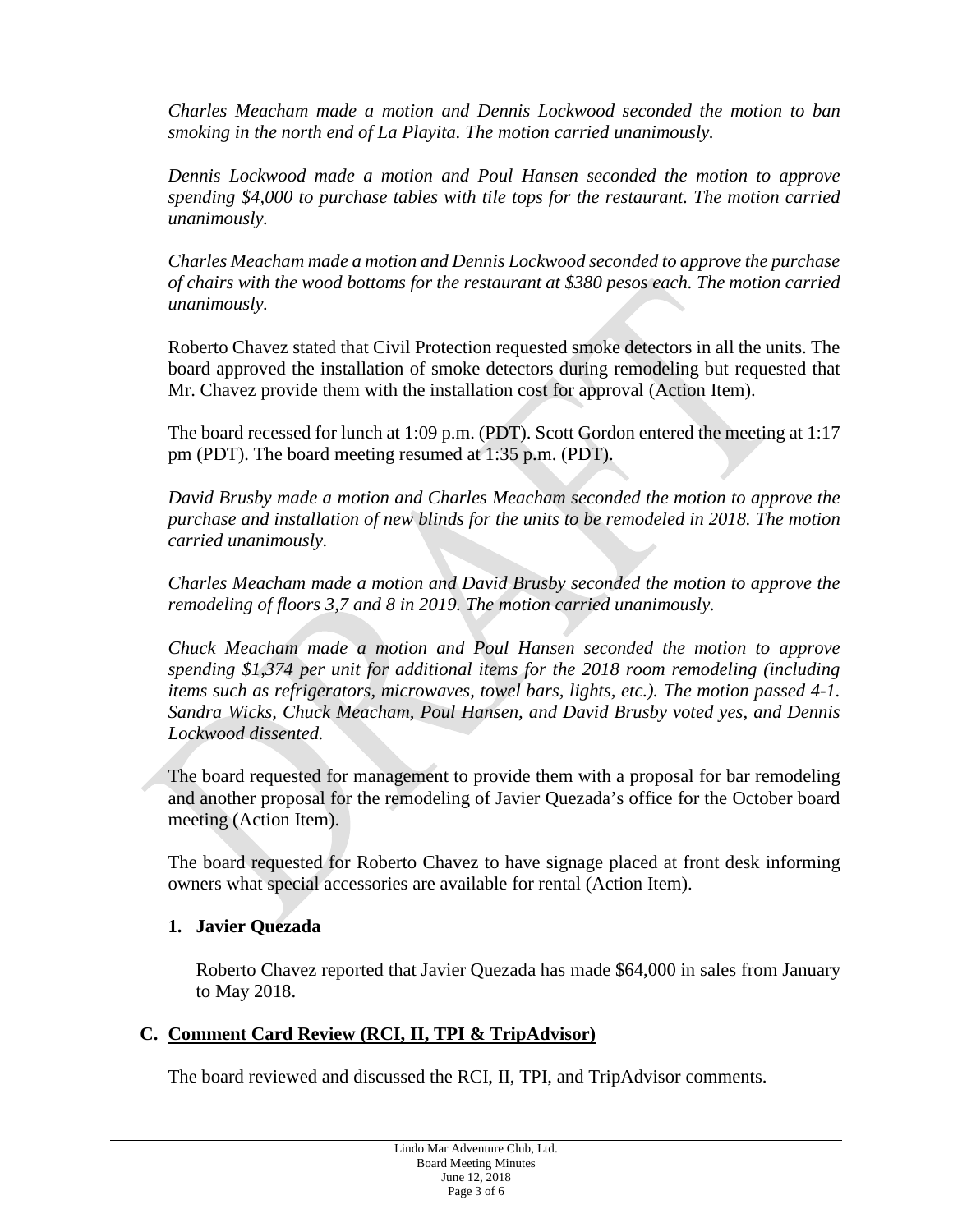### **D. Occupancy**

The board reviewed and discussed the occupancy report.

#### **E. Great Destinations Sales Report**

Asael Sandoval reviewed the Great Destinations sales report with the board reporting that Great Destinations has sold a total of 34 units since January 1, 2018.

### **V. UNFINISHED BUSINESS**

#### **A. 2nd Elevator**

Roberto Chavez reported that was another delay in the opening of the elevator caused by water entering the shaft. He announced that the elevator would open after the problem had been fixed and that the new elevator will be used only by Lindo Mar and restaurant guests and members.

The board directed management to provide the board with different vendor bids to refurbish the old elevator (Action Item).

#### **B. Refurbishing Project 2018 -2020**

The board reviewed and discussed the refurbishing project as part of the manager's report.

### **C. Federal Zone Update**

Roberto Chavez provided the board with an update on the completed federal zone survey. Mr. Chavez reported that there were 58 meters of land won to the sea. The board determined that this subject would be addressed again at the October board meeting.

### **D. Falling Northern Wall**

*Dennis Lockwood made a motion and Poul Hansen seconded the motion to approve the upgrades to the northern wall in the amount of \$5,315 USD. The motion carried unanimously.* 

### **E. Ventilation in the Kitchen**

*Poul Hansen made a motion and Chuck Meacham seconded the motion to approve the purchase of a carrier AC system with 5-ton capacity ventilation system in the La Playita kitchen in the amount of \$5,193.42 USD. The motion carried unanimously.*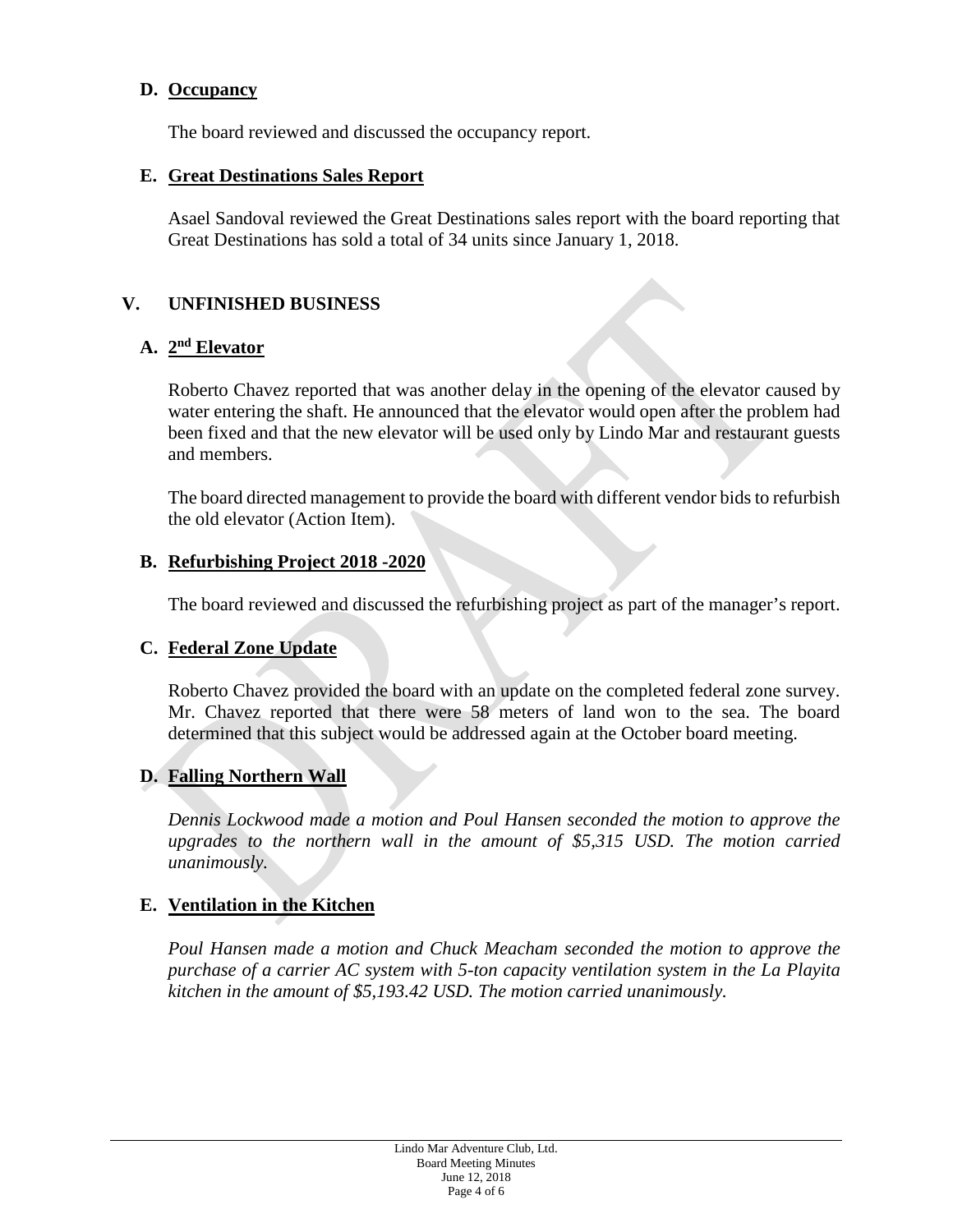### **VI. NEW BUSINESS**

#### **A. 2018 Election Results**

Asael Sandoval provided the board with a handout showing the results of the 2018 election were as follows:

| 283 | Sandra Wicks         | 565 |
|-----|----------------------|-----|
| 204 |                      |     |
| 483 | Write-Ins            |     |
| 34  | Laura Raltson        |     |
| 31  | <b>Steve Raltson</b> |     |
|     |                      |     |

The two incumbents, Sandra Wicks and Chuck Meacham, were re-elected to serve for another two-year term on the board.

*David Brusby made a motion and Dennis Lockwood seconded the motion to ratify the results of the 2018 election as presented. The motion carried unanimously.* 

*Poul Hansen made a motion and Charles Meacham seconded the motion to have all board members retain their current position on the board. The motion carried unanimously, and the board remains as follows:* 

> Sandra Wicks President Dennis Lockwood Vice President Charles Meacham Director David Brusby Director

Poul Hansen Secretary / Treasurer

The board thanked Sandra Wicks and Charles Meacham for their continued dedication to Lindo Mar. The board also thanked Scott Gordon, Roger Denton, and all board candidates not present for their interest in serving on the board of directors.

### **B. TPI Inspection Reports**

Asael Sandoval reported that Mark Giddings will be completing quarterly inspection reports of Lindo Mar, at TPI's expense, to help the board and management determine areas for improvement at the resort.

The board thanked Trading Places for the thorough report.

#### **VII. OTHER BUSINESS**

#### **A. Owner Forum / Correspondence / Cancellation Requests**

The board reviewed all cancellation requests submitted to them.